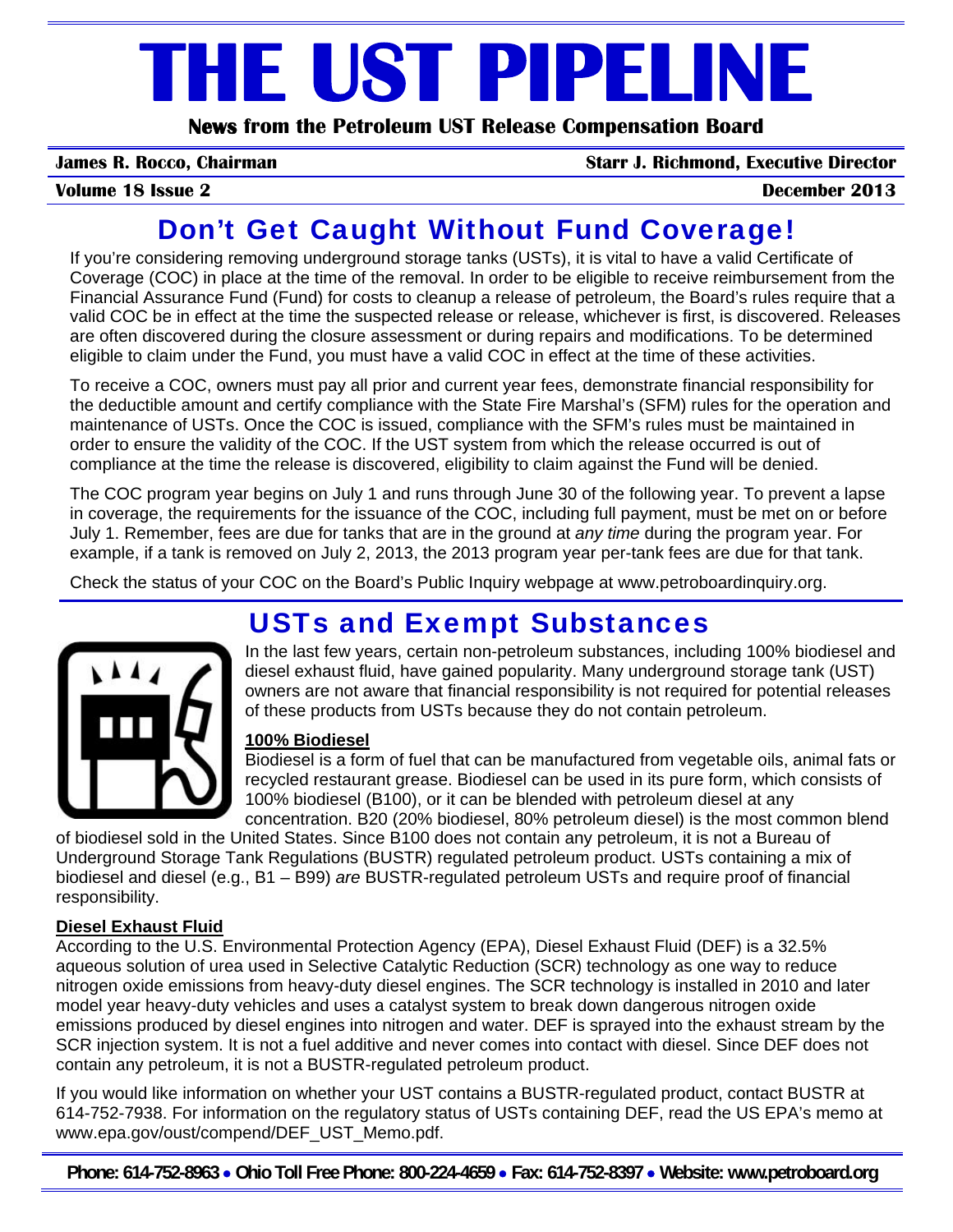## First vs. Third-Party **Eligibility**

Most tank owners know when to file for eligibility to claim against the Financial Assurance Fund (Fund), but once first-party eligibility is granted, it's important for owners to know the difference between first-party and third-party eligibility. A tank owner or operator (responsible person) is granted first-party eligibility for the costs of corrective action to clean up a release from an assured underground storage tank (UST). Third-party eligibility occurs when a third party (who is not the responsible person) has experienced bodily injury or property damage from the petroleum release.

#### **First-Party Eligibility**

First-party eligibility is available solely to the entity named on a valid Certificate of Coverage at the time the release was required to be reported to the State Fire Marshal regardless of whom or what caused the release to occur. First-party eligibility allows the tank owner to file claims for costs of corrective action activities conducted at the release site and on any other impacted property. Further, costs associated with the cleanup of a release caused by the actions of another party (i.e., a contractor who performs work on an UST) are still covered under the first-party eligibility.

#### **Third-Party Eligibility**

If a responsible person is determined to be eligible for reimbursement from the Fund via first-party eligibility, and a third party files an action against the responsible person to recover costs related to bodily injury or property damage suffered as a result of the eligible release, the responsible person must apply for third-party eligibility with the Fund in order to recover any costs stemming from the action.

Pursuant to Ohio Administrative Code (O.A.C.) 3737-1-03 (A)(3), "bodily injury" means injury to the body, sickness or disease contracted by a person as the result of an accidental release of petroleum.

Pursuant to O.A.C. 3737-1-03 (A)(21), "property damage" means actual and reasonable, incurred or pending expenses for damage to property as the result of an accidental release of petroleum that are not covered by insurance.

The following items are specifically excluded from property damage and are not covered by the Fund: loss of profits, loss of business, taxes, utility expenses, punitive damages, exemplary damages, telephone, television, internet, cable and/or satellite fees, and all costs of litigation, including but not limited to court costs, depositions, experts and attorney fees.

A third-party eligibility application must be submitted to the Board within **THIRTY DAYS** from the date a responsible person receives any of the following:

- Service of a third-party complaint against the responsible person;
- Receipt of a third-party demand for settlement; or
- Notice of representation of a third party in a lawsuit against the responsible person.

When a review of the third-party application has been completed, a determination is issued.

Although the Board does not stand as a representative of the responsible person, it maintains the right to enter into a reasonable settlement with the responsible person and/or the third party.

Eligibility must be maintained with the Fund as required in O.A.C. 3737-1-19 (B). A determination of eligibility does not constitute an obligation of the Fund to reimburse a tank owner.

An application for first-party eligibility is on the Board's website at www.petroboard.org/forms.htm. Please contact the Board's office at 614-752-8963 or e-mail info@petroboard.org for an application for third-party eligibility.

### Claim Settlements

**Since the Fund's inception in 1989, the Fund has reimbursed \$217,969,653 for costs incurred to assess and remediate petroleum contamination at 2,987 Fund-eligible sites across Ohio.** 

**The average cost to clean up a Fund-eligible petroleum release is \$128,690 and the average Fund payout per release after the deductible is applied is \$69,122.**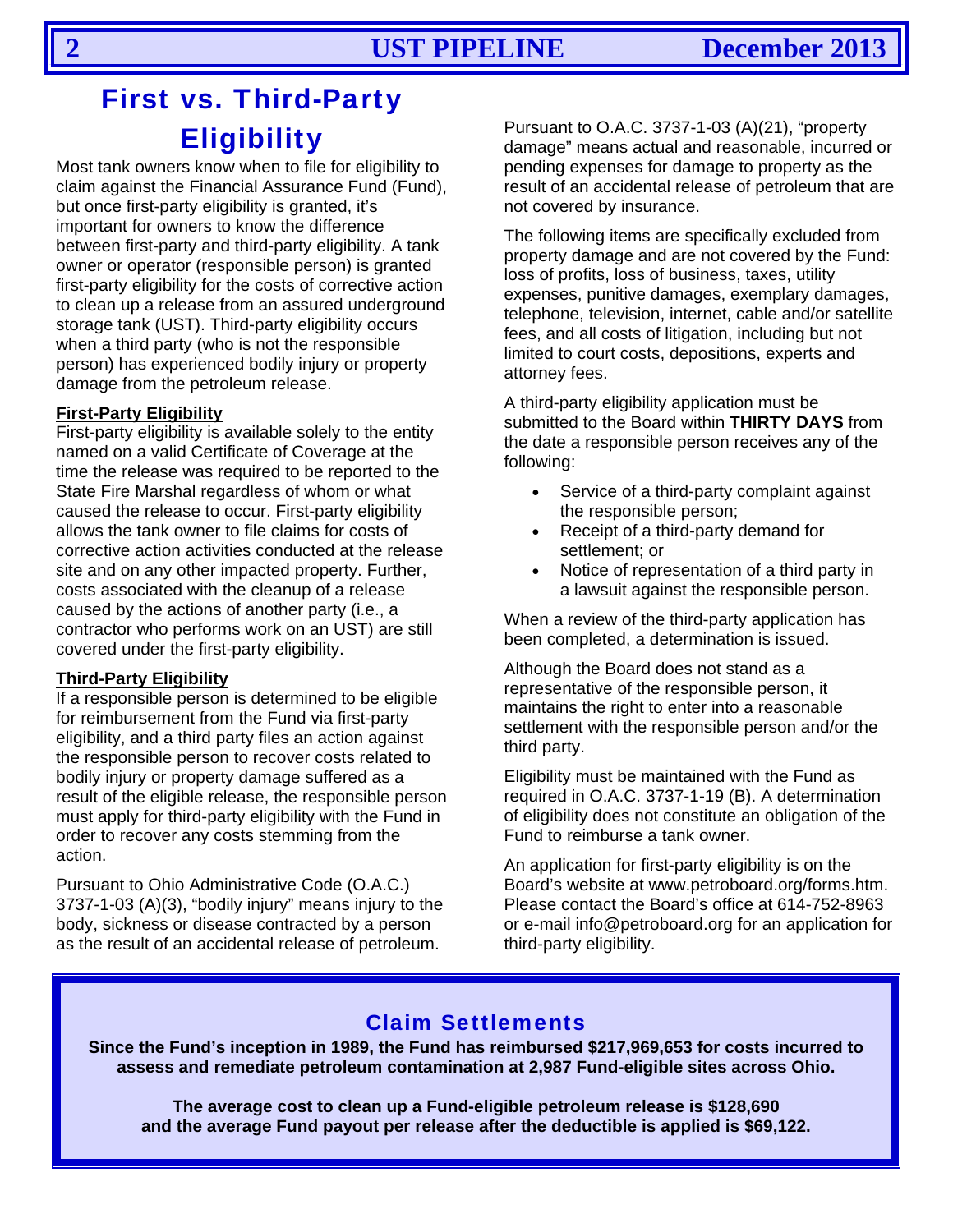## **Board Bids Fond Farewell to Staff Member**



Michael Grube retired effective June 28, 2013 after serving the Board for more than 20 vears.

As a Claims Analyst, Michael was responsible for reviewing requests for the preapproval of costs and claim applications submitted to the Fund for the reimbursement of corrective action costs resulting from petroleum releases.

Michael started at the Board in October 1992 as a temporary employee hired to help reduce the claims backlog. As the number of claims continued to grow, Michael was hired as a permanent employee in March 1993.

About his 20 years with the Board, Michael said, "I'm proud to have settled more than 3,200 claims for payments of over \$56 million. However, my 20+ years at the Petroleum Board have come to an end and I'm able to relax knowing I did my share."

Since retiring, Michael has kept busy with his cycling activities. He rides in scheduled group bicycling rides every day of the week through the Westerville Bicycle Club and Columbus Outdoor Pursuits. This year, he expects to exceed a total of 6,000 miles of riding. Michael recently participated in Pelotonia, a grass-roots fundraiser held every August to benefit cancer research. He said, "I raised most of my commitment goal with the Petro Board staff being my greatest contributor. Thanks so much. You guys are the best! Don't forget to wave to me when you see me riding in a group throughout the counties of Franklin, Delaware, Union, Licking and points bevond!"

## **Board Welcomes Two New Employees**

The Board recently welcomed Dave Gram and Valery Gatallin as Claims Analysts, who are responsible for reviewing requests for the pre-approval of costs and claim applications submitted to the Fund for reimbursement of corrective action costs resulting from petroleum releases as well as assisting in the development of usual, customary and reasonable rates.

Dave Gram joined the Board's staff in May. Dave is a geologist with more than nine years of professional experience as an environmental consultant. Most recently, Dave worked as a project manager specializing in environmental investigations and implementation of remediation technology for a variety of clients in the industrial, manufacturing and petroleum industries. Dave is a graduate of Ohio University with a Bachelor of Science in Geological Sciences.

Valery Gatallin joined the Board's staff in July. Prior to coming to the Board, Val worked as a Senior Geologist with the Louis Berger Group, at which he participated in large Superfund projects. In the past, Val worked as a Post-Doctoral Researcher (Geologist) at The Ohio State University and as a Senior Project Manager at G.C. Environmental, where he was responsible for all aspects of site investigation and remediation. Val is a Certified Professional Geologist and earned a Master of Science in Geology from Leningrad State University and a Ph.D. in Geology from the Federal Geological Institute in St. Petersburg, Russia.

### **2013 Certificates of Coverage**

As of October 31, 2013, the Board has issued Certificates of Coverage to 3.021 UST owners for 6.318 facilities and 18.323 USTs in Ohio.

If you haven't received this year's Certificate, check the status at www.petroboardinguiry.org or call the Board's office at 614-752-8963 or 800-224-4659 (Ohio only).